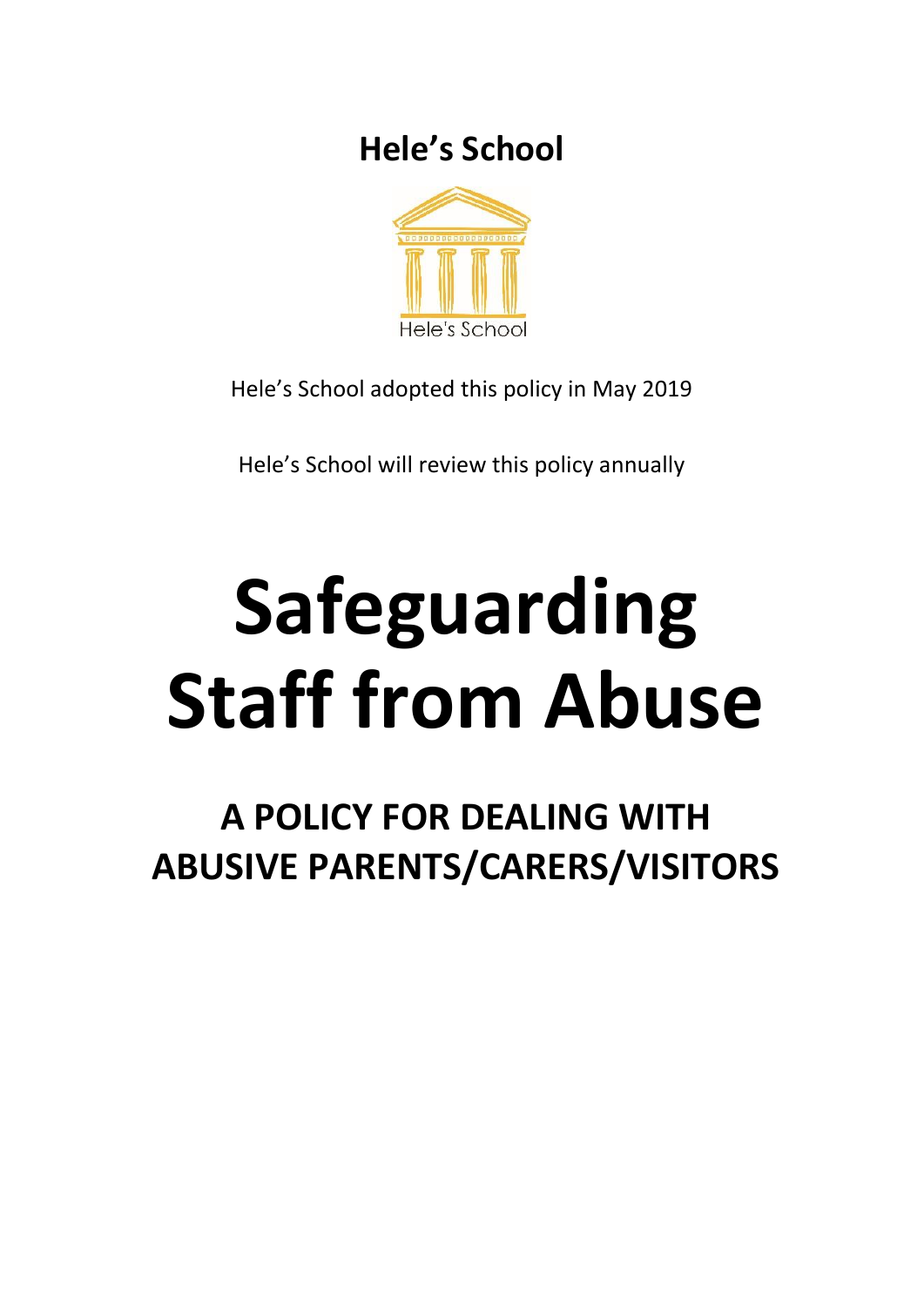

### **CONTENTS**

| 5. |                                                                                                                         |
|----|-------------------------------------------------------------------------------------------------------------------------|
| 6. |                                                                                                                         |
|    | APPENDIX 1 - Model Letter 1 Warning (sent by Principal)                                                                 |
|    | APPENDIX 2 - Model Letter 2 Imposing conditions on attendance at School events (sent by Principal)                      |
|    | APPENDIX 3 - Model Letter 3 Decision to confirm or remove conditions (sent by Chair of Governors)                       |
|    | APPENDIX 4 - Model Letter 4 Imposing a ban at School events (sent by Principal)                                         |
|    | APPENDIX 5 - Model Letter 5 Decision to confirm or remove ban (sent by Chair of Governors)                              |
|    | APPENDIX 6 - Model Letter 6 Reviewing the decision to impose conditions or impose a ban (sent by Clerk to<br>Governors) |
|    | APPENDIX 7 - Model Letter 7 Confirm the outcome of further reviews of decisions where the imposition of                 |

*conditions/ban has been extended or removed* (sent by Clerk to Governors)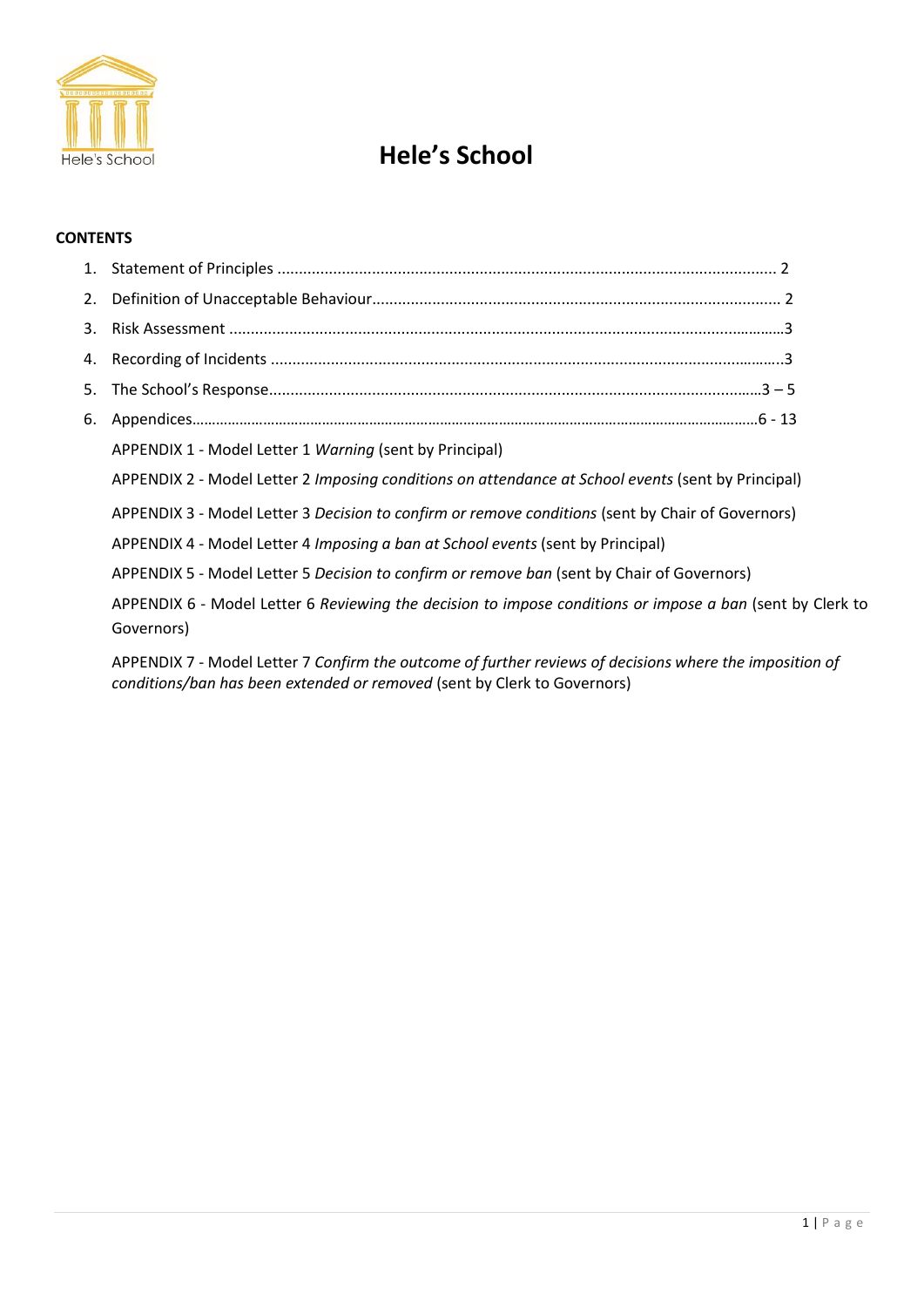

### **Statement of principles**

This policy has been written taking into account the DfE Guidance 'Advice on school security: Access to, and barring individuals from school premises' December 2012. The term 'Parents' is used throughout this policy to denote Parents/Carers and visitors to Hele's School.

At Hele's School, we value the positive relationships forged with Parents. We encourage close links with Parents and the community and believe that students benefit when the relationship between home and Hele's School is a positive one. We also strive to make School a place where as adults we model for students the behaviour we teach and expect. In general, we place a high importance on good manners, positive communication and mutual respect.

Almost all Parents to Hele's are keen to work with us and are supportive of School. However, on very rare occasions the behaviour of a small number of Parents falls short of what we expect. This sometimes manifests itself in aggression or abuse towards members of the Hele's School community. This can be in written communication (including social media), on the telephone or in face-to-face incidents.

In these situations, we expect members of staff to behave professionally, attempting to defuse the situation where possible and seeking the involvement as appropriate of other colleagues. Staff who face these situations have licence to end any conversation (face to face or on the telephone). They should then refer the incident to their immediate Line Manager or a member of the Senior Leadership Team and the Principal. The Principal will take appropriate action or invoke the provisions of this policy.

The overriding principle is, however, that all members of the School community have the right to work or be in School without fear of aggression or abuse from Parents. The Local Governing Board has a requirement to protect staff and students from such aggression.

### **Definition of unacceptable behaviour**

We consider that aggressive, abusive or insulting behaviour or language from a Parent presents a risk to staff or students. Unacceptable behaviour is such that makes a member of staff or student feel threatened. This can be through face-to-face contact, on the telephone or in written communication (including social media). The following is not an exhaustive list but seeks to provide illustrations of such behaviour:

- any kind of insult as an attempt to demean, embarrass or undermine
- any kind of threat
- raising of voice so as to be intimidating
- physical intimidation, e.g. by standing very close or the use of aggressive hand gestures
- use of foul or abusive language
- any kind of physical abuse

If a Parent behaves in an unacceptable way towards a member of the Hele's School community, the Principal will assess the level of risk before deciding on a future course of action. The course of action will be reasonable and commensurate with the assessed level of risk.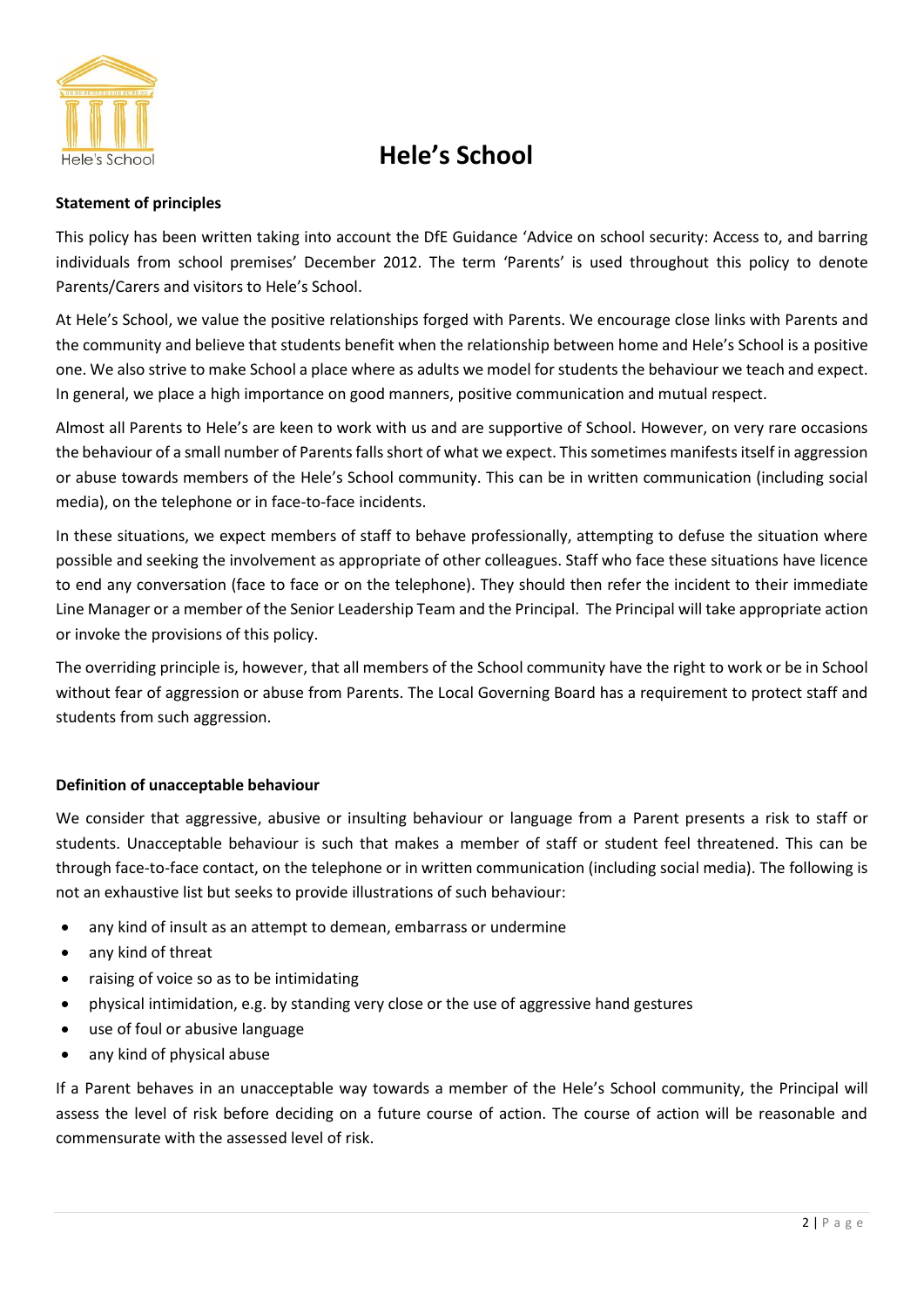

#### **Risk Assessment**

The Principal will carry out a risk assessment in order to decide about the level of response. In all cases the response will be reasonable and proportionate. The Principal will consider the following questions:

- What form did the abuse take?
- What evidence is there?
- What do witnesses say happened?
- Are there previous incidents to take into consideration?
- Do members of staff/students feel intimidated by the Parent's behaviour?
- Is there any evidence of provocation?
- How high is the assessed risk that this will be repeated or there will be retaliation at the School's action? (low, medium, high).

### **Recording of Incidents**

Staff/students subject to abuse and witnesses will make written statements about incident(s), which will be kept in a file with subsequent letters. This file will be kept by the Principal's PA. Depending on an assessment of the risk of retaliation to witnesses or individuals, redacted statements made by adults may be made available to the Parent if requested.

### **School's response**

The progress and wellbeing of the Parent's child(ren) will be fully considered. Actions taken against the Parent will be reasonable and proportionate. The Parent will have the opportunity to put their views forward at every stage. In the case of the imposition of conditions or a ban from School, robust review processes involving the Chair of Governors and then the Local Governing Body are in place to ensure fairness.

Following the completion of the risk assessment, the Principal will decide the level of action to be taken. Actions will include the following:

### *1. Clarify to the Parent what is considered acceptable behaviour by the School*

In some instances, it may be appropriate simply to ensure the Parent is clear about behaviour standards expected by the School. This could be explained by letter from the Principal. This letter may contain a warning about further action if there are further incidents. The Parent will be invited to write to the Principal with his/her version of events within 10 working days. Depending on the Parent's response a meeting may then be held to discuss the situation and how this can be avoided in future.

### *2. Invite the Parent to an informal meeting to discuss events*

This could be helpful to discuss and defuse the situation.

The safety and well-being of those attending such a meeting must be carefully considered. Members of School staff will always be accompanied by at least one other colleague at any such meeting. Consideration should be given to the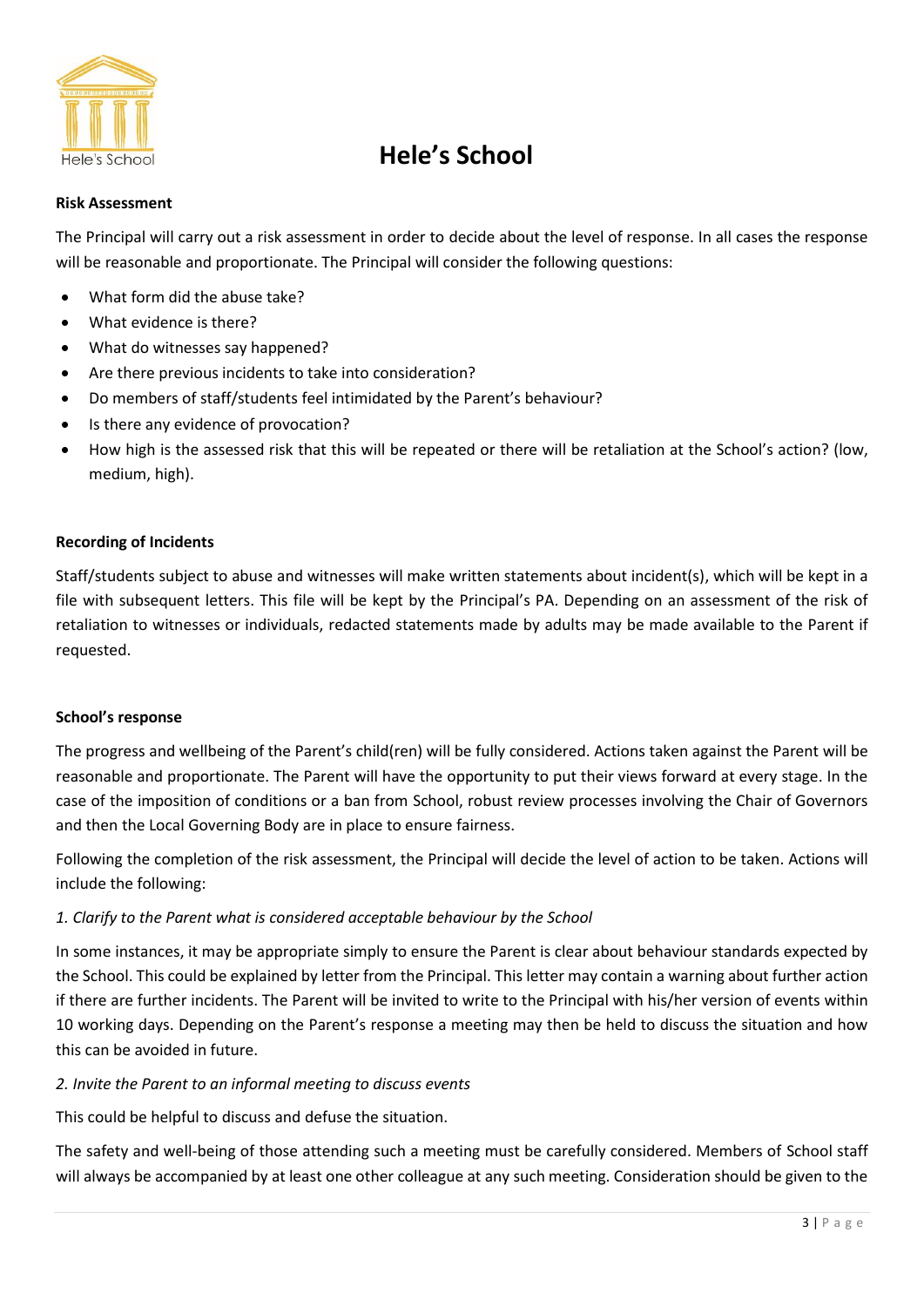

seating arrangements, and care taken to ensure exits cannot be blocked by a Parent who could potentially become aggressive.

The main points of discussion and any agreed actions should be noted, and a follow-up letter or e-mail sent to confirm the School's expectations and any agreed actions.

### *3. Impose conditions on the Parent's contact with the School and its staff*

Although fulfilling a public function, schools are private places. The public has no automatic right of entry. Parents of enrolled students have an 'implied licence' to come onto Hele's School premises at certain stated times. It is for schools to define and set out the extent of such access. Parents exceeding this would be trespassing.

Depending of the type, level or frequency of the unacceptable behaviour, the Principal may consider imposing conditions on the Parent's contact with School. These conditions may include (but this is not an exhaustive list):

- being accompanied to any meeting with a member of School staff by a member of the Senior Leadership Team
- restricting contact by telephone to named members of the Senior Leadership Team
- restricting written communications to named members of the Senior Leadership Team
- restricting attendance at School events to those where the Parent will be accompanied by a member of the Senior Leadership Team
- any other restriction as deemed reasonable and proportionate by the Principal.

In this case, the Parent will be informed by letter from the Principal the details of the conditions that are being imposed. The Parent would then be given 10 working days from the date of that letter to make representations in writing about the conditions to the Chair of Governors. The Chair of Governors would then decide whether to confirm or remove the conditions. This would be communicated to the Parent in writing within 10 working days of the date of the Parent's letter.

If the decision is to confirm the conditions imposed, this decision will be reviewed by the Local Governing Body after approximately six months (and every six months after that, if appropriate). The Parent will be invited to make written representation to the Governors. This, and the evidence from the Principal, will be considered at a meeting of the Local Governing Body. Governors may decide to maintain, extend or remove the conditions. The decision of the review will be communicated to the Parent by the Clerk to the Governors within 10 days of the date of the meeting.

When deciding whether it will be necessary to maintain, extend or remove the conditions, Governors will give consideration to the extent of the Parent's compliance with the conditions, any appropriate expressions of regret and assurance of future good conduct received from him/her, and any evidence of the Parent's co-operation with School in other respects.

### *4. Imposing a ban*

Where other procedures have been exhausted and aggression or intimidation continues OR where there is an extreme act of violence then School may consider banning the individual from the premises. This will include banning a Parent from accessing Hele's School staff by written communication, telephone or face-to-face.

In these circumstances, the individual would be advised in writing by the Principal that a provisional ban is being imposed. The Parent would then be given 10 working days from the date of that letter to make representations about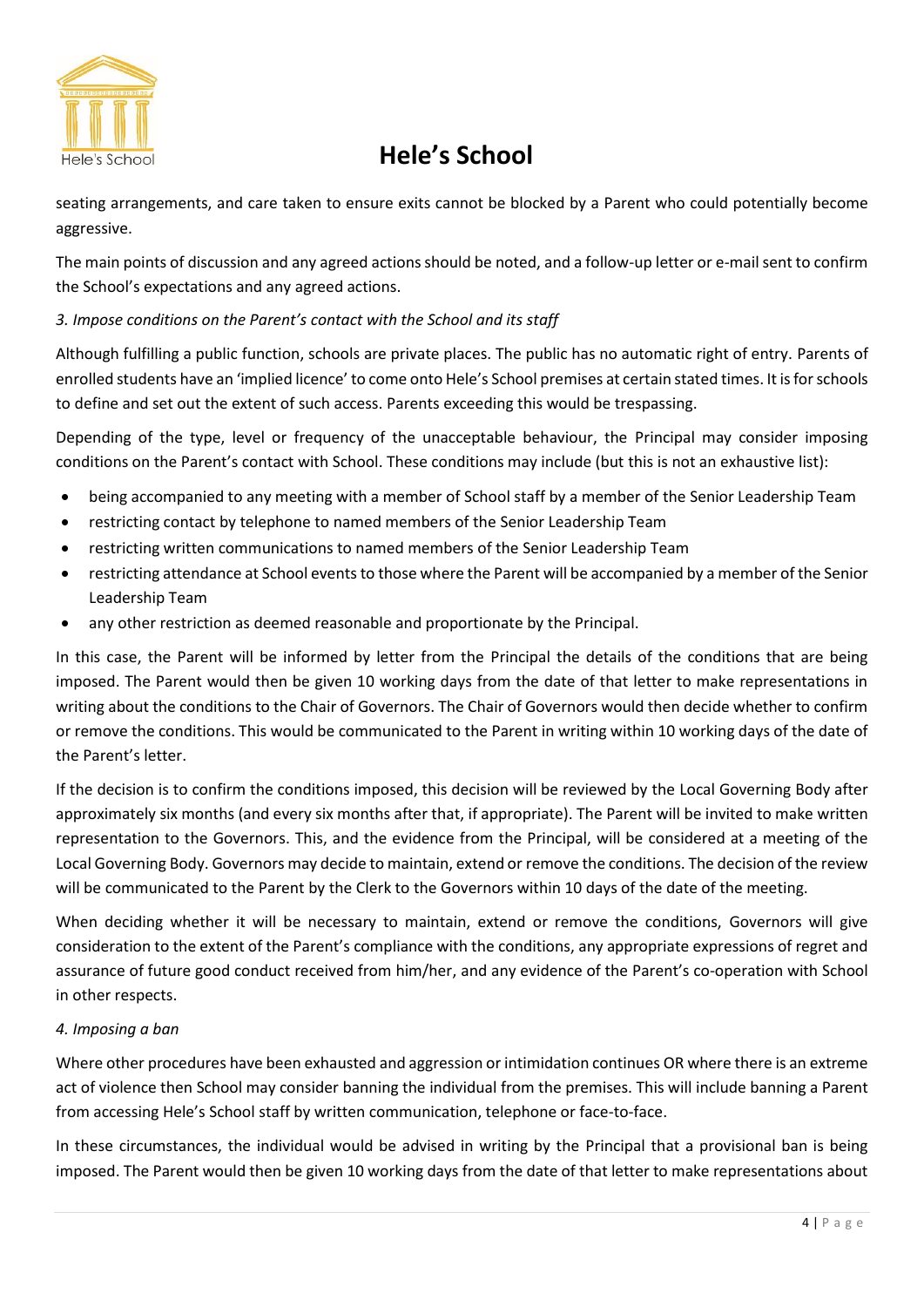

the ban in writing to the Chair of Governors. The Chair of Governors would then decide whether to confirm or remove the ban. This would be communicated to the Parent in writing within 10 working days of the receipt of their letter.

If the Chair's decision is to confirm the ban, Parents in these circumstances will be offered an annual meeting about their child's progress, usually with the Principal or a nominated member of Senior Leadership Team.

A decision to impose a ban will be reviewed by the Local Governing Body after approximately six months (and every six months after that, if appropriate). The Parent will be invited to make written representation to the Governors; this, and the evidence from the Principal, will be considered at a meeting of the Local Governing Body. Governors may decide to remove the ban, extend the ban or impose conditions on Parent's access to School. The decision of the review will be communicated to the Parent by the Clerk to the Governors within 10 days of the date of the meeting.

In deciding whether to remove or extend the ban or impose conditions, Governors will give consideration to the extent of the Parent's compliance with the ban, any appropriate expressions of regret and assurance of future good conduct received from him/her, and any evidence of the Parent's co-operation with School in other respects.

### *5. Removal from School*

Parents who have been banned from School premises and continue to cause a nuisance will be deemed to have committed a section 547 offence. They will be considered as trespassers. In these circumstances the offender may be removed from School. This may be carried out by a Police Officer of person authorised by the Local Governing Body. Legal proceedings may be brought against the Parent.

### *6. Complaints policy*

Any Parental complaint that arises from incidents of abusive behaviour will be dealt with under the Complaints Policy, a copy of which can be found on the Hele's School website in the 'School Information' section on the Hele's School website, <https://www.heles.plymouth.sch.uk/> .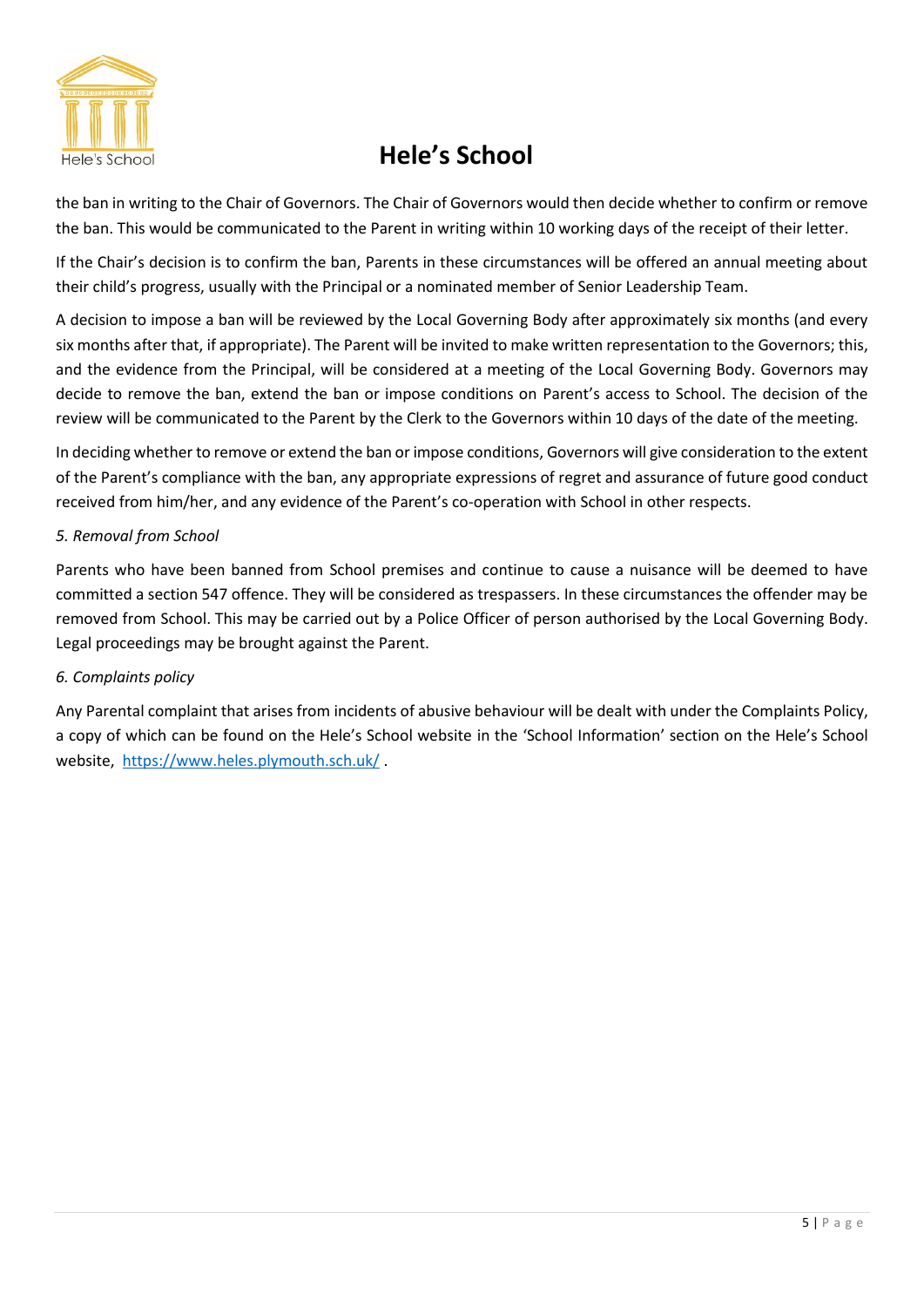

#### **Appendices**

#### *Warning*

Model letter 1: This is an initial letter from the Principal to ensure the Parent is clear about behaviour standards expected by School. This letter contains a warning about further action if there are other incidents. The letter invites a written response and suggests a meeting.

### *Imposing conditions on the Parent's attendance at School events*

Model letter 2: This is a letter from the Principal informing Parents of School's decision to impose conditions on the Parent's attendance at School events, pending review by the Chair of Governors.

Model letter 3: Letter from the Chair of Governors informing Parent of the decision to confirm or remove the conditions.

### *Imposing a ban*

Model letter 4: Letter from Principal Informing Parents of School's intention to impose a ban on their attendance at School premises, pending review by the Chair of Governors.

Model letter 5: Letter from the Chair of Governors informing Parents of the decision to confirm or remove ban.

### *Reviewing the decision to impose conditions or impose a ban*

Model Letter 6: Letter from Clerk to Governors requesting statement from Parents to Local Governing Body for review of decision.

Model letter 7: Letter from Clerk to the Governors to confirm the outcome of further reviews of decisions where the imposition of conditions/ban has been extended or removed.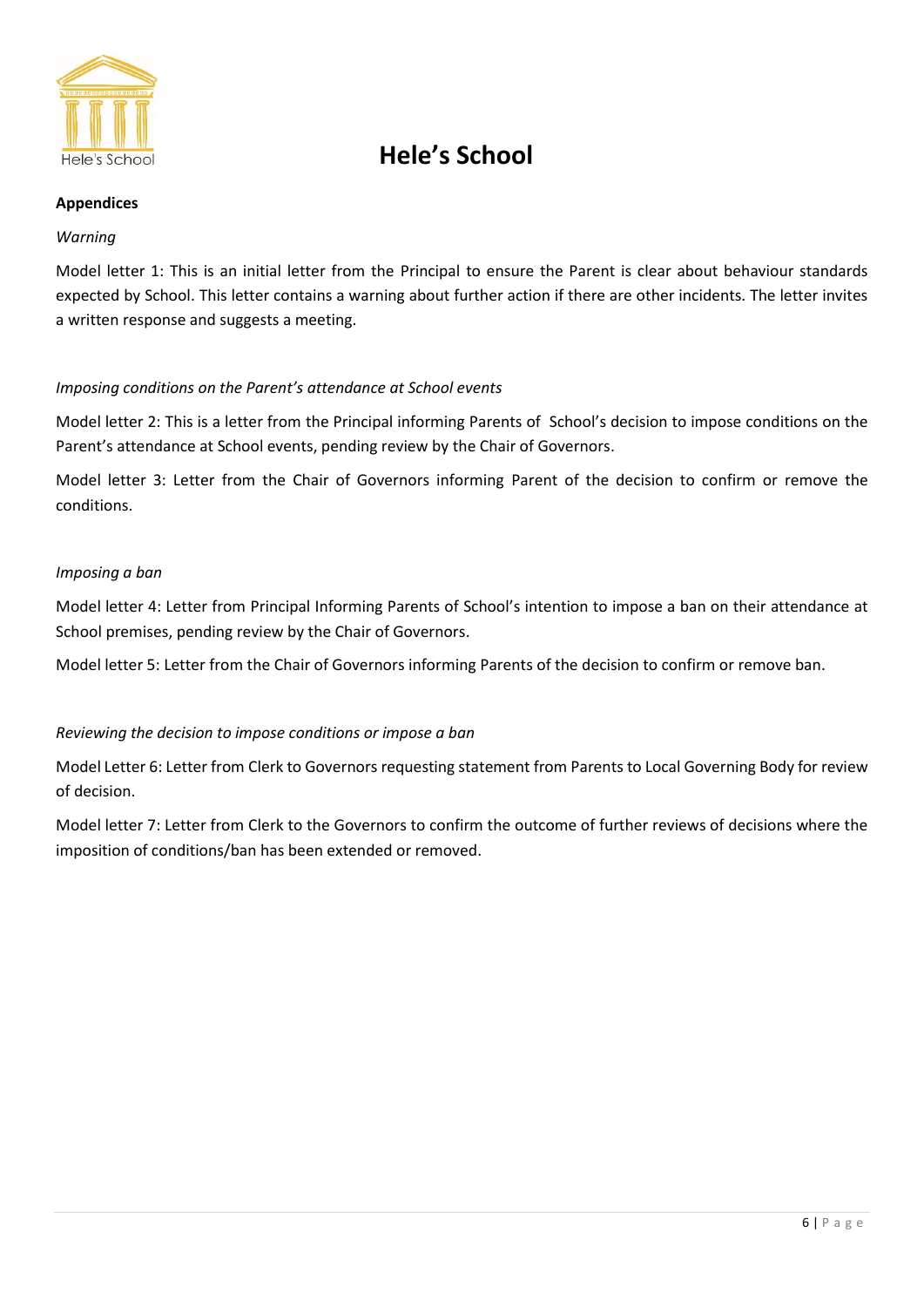

*Model Letter 1 Warning (sent by Principal)* 

Recorded delivery

Dear

I have received a report about your conduct Hele's School on (enter date and time or details). This appears to fall far short of that we would expect of a Parent of a student at School.

(Add factual summary of the incident and of its effect on staff, students, and other Parents.)

I must inform you that the Local Governing Body will not tolerate aggression towards members of the School community and will act to protect its staff and students from any form of abuse or intimidation. I should warn you that any future conduct of this nature could result in School imposing conditions restricting your access to the premises or banning you from contacting or attending Hele's School altogether.

I wish to give you an opportunity to give me, in writing, any comments or observations of your own in relation to the report which I have received about your conduct. Please do so within 10 working days of the date of this letter. These comments may include any assurances you are prepared to give about your future good conduct. There is then an option for us to meet to discuss the situation and how it can be avoided in the future.

Details of our policy on Safeguarding Staff from Abuse can be found in the 'School Information' section on the Hele's School website, <https://www.heles.plymouth.sch.uk/> .

Yours sincerely

### **Principal**

cc: Chair of Governors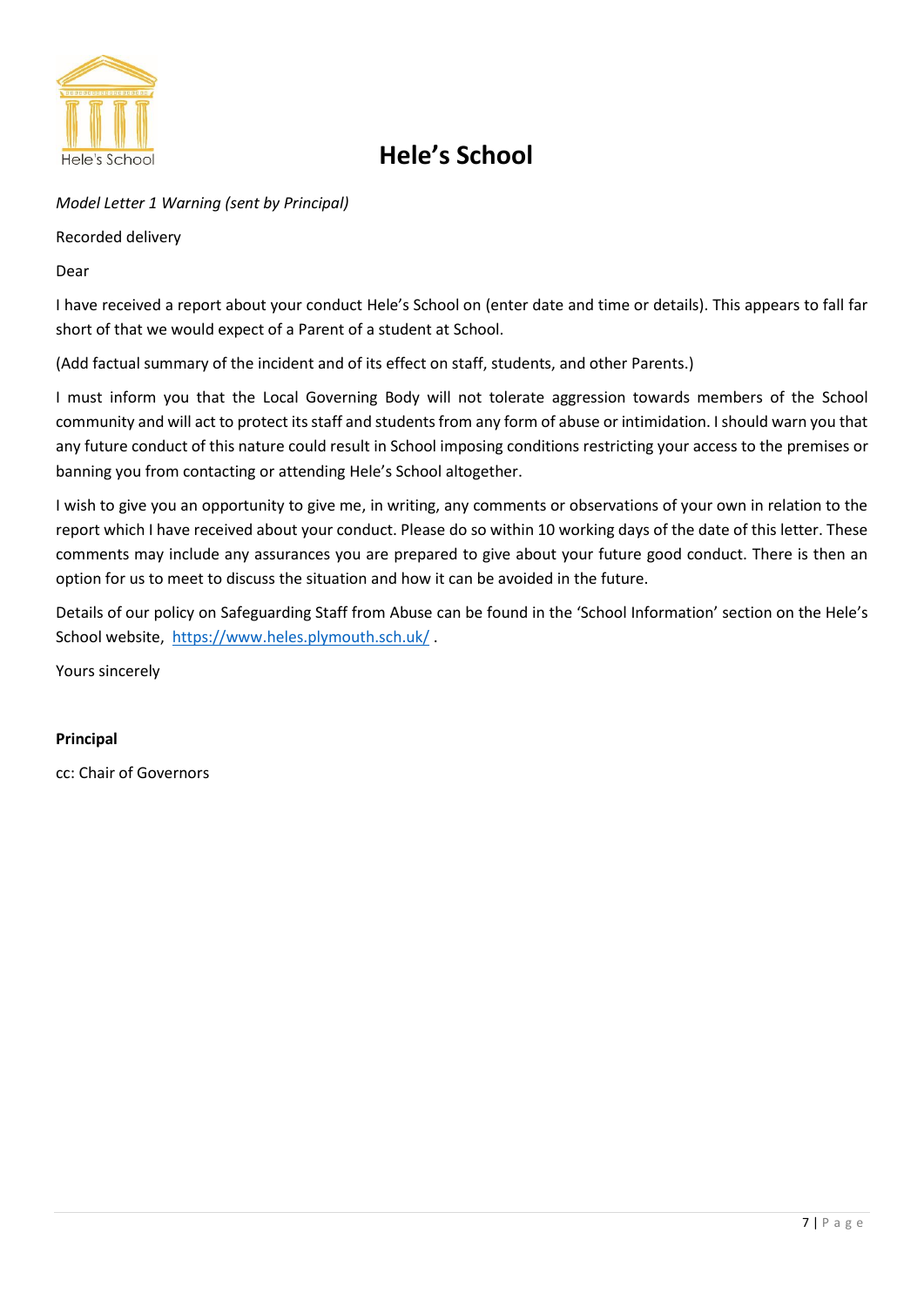

*Model Letter: 2 Imposing conditions on the Parent's attendance at School events, pending review (sent by Principal)* 

### Recorded delivery

Dear

I have received a report from the (name of staff) about your conduct on ……………………………… at ……………………………………

(add summary of incident and its effect on staff and students)

(You will recollect that I have already written to you about a previous incident on (date) warning you of the consequence of any further insulting or aggressive behaviour on your part)

I must inform you that the Governors, in line with our policy, will not tolerate conduct of this nature on School premises and will act to defend School staff and students.

I am therefore writing to inform you that I am imposing conditions on the contact you may have with School. These are as follows: (delete as appropriate)

- You must be accompanied to any meeting by a member of School staff
- You may not contact by telephone, in writing or face-to-face any member of staff, other than myself
- You may not attend any events for Parents except those where you will be accompanied by a member of School's Senior Leadership Team
- *(Other as are reasonable and proportionate).*

The restrictions above are provisional until they have been reviewed by the Chair of Governors. Please consider them to be in force until you receive formal confirmation from the Chair.

The Chair of Governors, Mr Carl Atkinson, will need to decide whether it is appropriate to confirm or overturn this decision. You may, if you wish, send him in writing any comments or observations of your own within 10 working days of the date of this letter. These comments may be to challenge or explain the facts of the incident, or to express regret and give assurances about your future good conduct. He will then write to you with the outcome of his decision.

If, on receipt of your comments, the Chair of Governors considers that my decision should be confirmed, you will be supplied with details of how the conditions will be reviewed by the Local Governing Body.

Yours sincerely,

### **Principal**

cc: Chair of Governors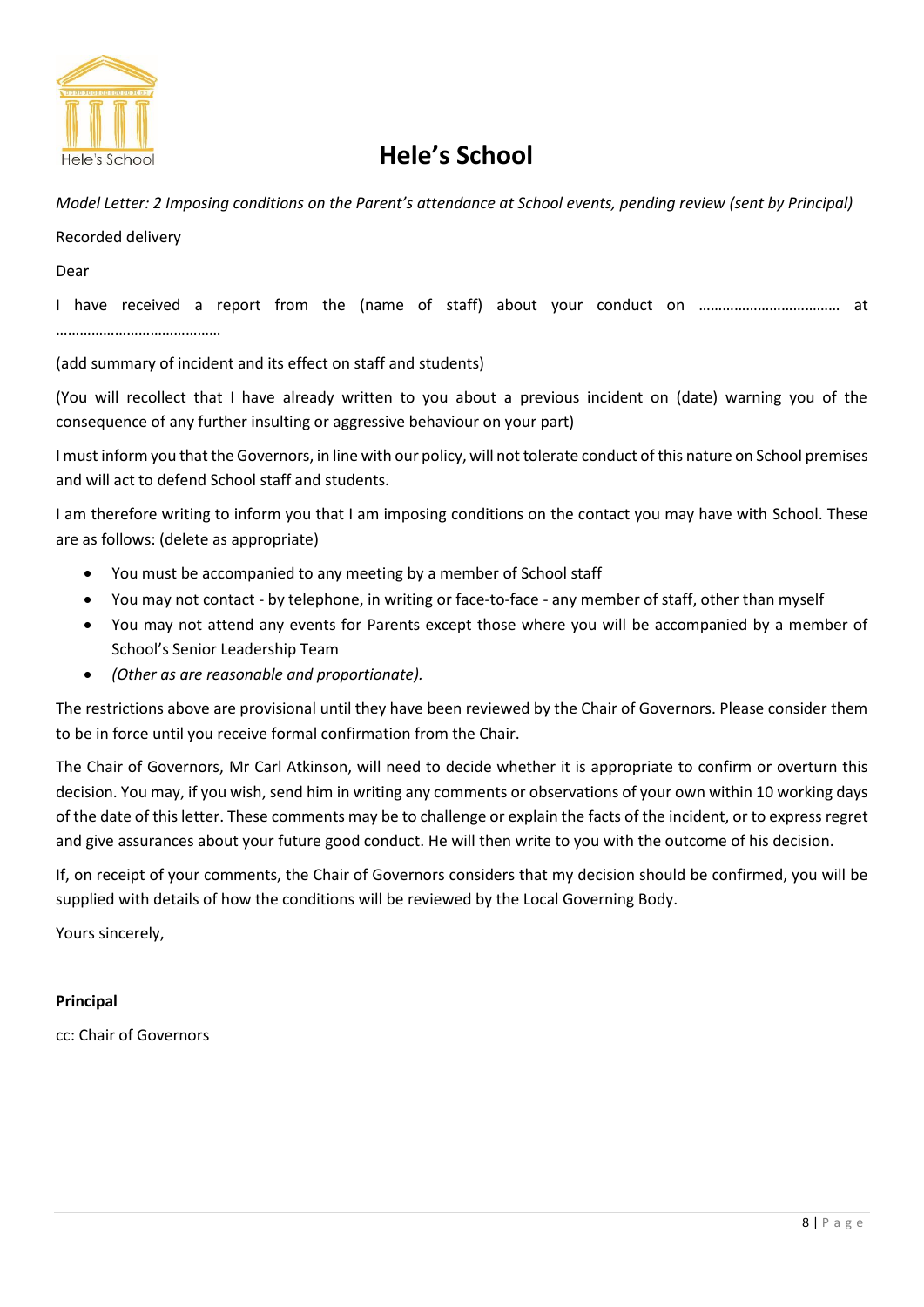

*Model Letter 3: Letter to confirm or overturn Principal's decision to impose conditions (sent by chair of Governors)* 

Recorded delivery

Dear

Miss Mason wrote to you on (date) to detail concerns about an incident when your behaviour towards (name) fell short of what we would expect at Hele's School. You will be aware that she has written to you previously about your behaviour towards staff.

I have not received a written response from you/I have received a letter from you dated ………………………, the contents of which I have considered carefully. (delete as appropriate)

In the circumstances, and after further consideration of the Principal's report and your letter, I have determined that the decision to impose conditions on your contact with School should be confirmed. The conditions are as follows:

• (Copy conditions from the Principal's letter)

This decision will be reviewed by the Local Governing Body in approximately six months' time. The Clerk to the Governors will write to you in advance of the meeting to ask you to provide a written statement for their consideration. When deciding whether it will be necessary to extend the application of conditions to attend School premises, consideration will be given to: the extent of your compliance with the decision; any appropriate expressions of regret and assurance of future good conduct received from you; and any evidence of your co-operation with School in other respects.

### OR

In the circumstances, and after further consideration of the Principal's report and your letter, I have determined that the decision to impose conditions on you should be overturned. You may therefore attend School events as normal. However, should there be a repeat of inappropriate behaviour towards staff, all of the above sanctions may be applied.

Yours sincerely,

### **Chair of Governors**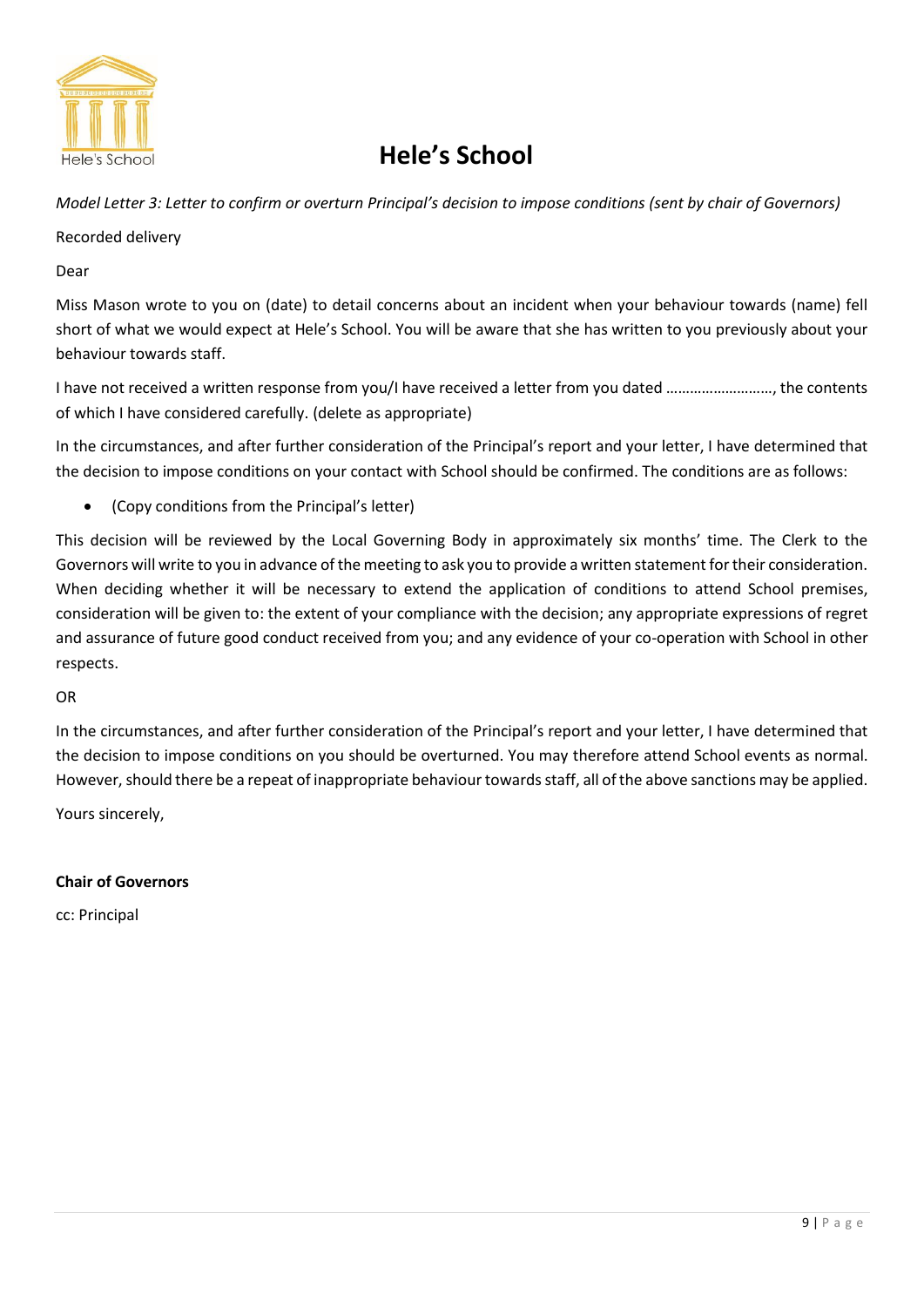

*Model Letter 4: Imposition of a ban on contacting or attending the School, pending review (sent by Principal)* 

Recorded delivery

Dear

I have received a report from the (name of staff) about your conduct on ……………………………… at …………………………………….

(add summary of incident and its effect on staff, students and other Parents)

You will recollect that I have already written to you about a previous incident on (date), warning you of the consequence of any further insulting or aggressive behaviour on your part.

I must inform you that the Governors, in line with our policy, will not tolerate conduct of this nature on School premises and will act to defend School staff and students.

I am therefore writing to inform you that I am recommending imposing a ban on you attending or contacting School. This means you may not attend School for any reason whatsoever. You must not make contact - by telephone, email or face-to-face - with any member of staff. You do, however, have the right to attend one meeting per year to discuss your child's progress. This meeting will be with me. I will contact you to arrange this at the time of the next Parents' Evening.

The restrictions above are provisional until they have been reviewed by the Chair of Governors. Please consider them to be in force until you receive formal confirmation from the Chair.

The Chair of Governors, Mr Carl Atkinson, will need to decide whether it is appropriate to confirm or overturn this decision. Please send him, in writing, any comments or observations of your own within 10 working days of the date of this letter. These comments may be to challenge or explain the facts of the incident, or to express regret and give assurances about your future good conduct.

If, on receipt of your comments, the Chair of Governors considers that my decision should be confirmed, you will be supplied with details of how this ban will be reviewed by the Local Governing Body.

Yours sincerely,

### **Principal**

cc: Chair of Governors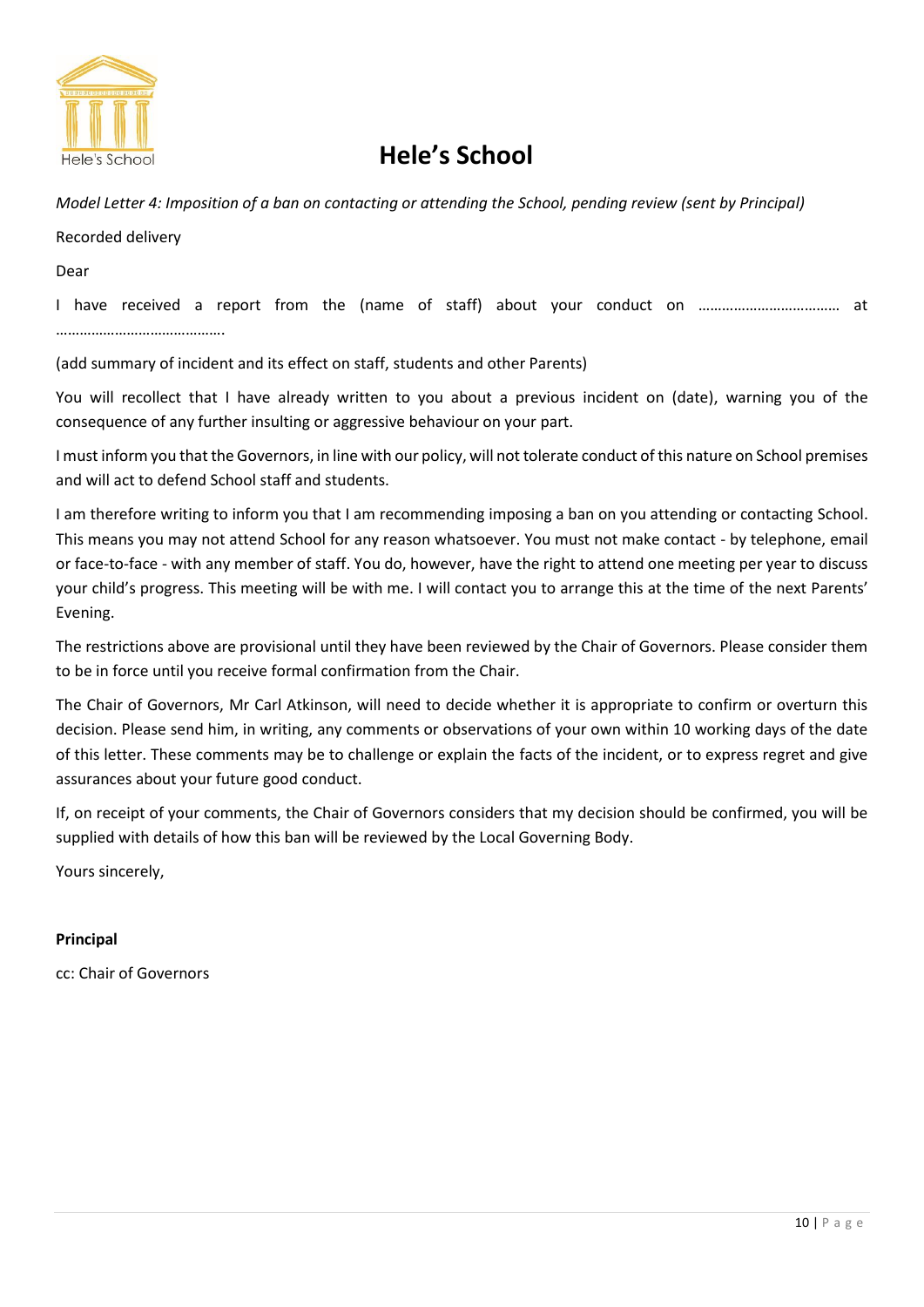

*Model Letter 5: Letter to confirm or overturn Principal's decision to impose a ban (sent by Chair of Governors)* 

### Recorded delivery

Dear

Miss Mason wrote to you on (date) to detail concerns about an incident when your behaviour towards (name) fell far short of what we would expect at Hele's School. You will be aware that she has written to you previously about your behaviour towards staff.

I have not received a written response from you/I have received a letter from you dated ………………………, the contents of which I have considered carefully. (delete as appropriate).

In the circumstances, and after further consideration of the Principal's report and your letter, I have determined that the decision to impose a ban on you should be confirmed. This means you may not attend School for any reason whatsoever. You must not make contact - by telephone, email or face-to-face - with any member of staff. You do, however, have the right to attend one meeting per year to discuss your child's progress. This meeting will be with Miss Mason or a member of the Senior Leadership Team assigned by her.

This decision will be reviewed in six months' time by the Local Governing Body. The Clerk to the Governors will write to you in advance of the meeting of the Local Governing Body to ask you to provide a written statement for their consideration. When deciding whether it will be necessary to extend the application of conditions to attend School premises, consideration will be given to: the extent of your compliance with the decision; any appropriate expressions of regret and assurance of future good conduct received from you; and any evidence of your co-operation with School in other respects.

### OR

In the circumstances, and after further consideration of the Principal's report and your letter, I have determined that the decision to impose a ban should be overturned. You may hence attend School events as normal. However, should there be a repeat of inappropriate behaviour towards staff, all of the above sanctions may be applied.

Yours sincerely,

### **Chair of Governors**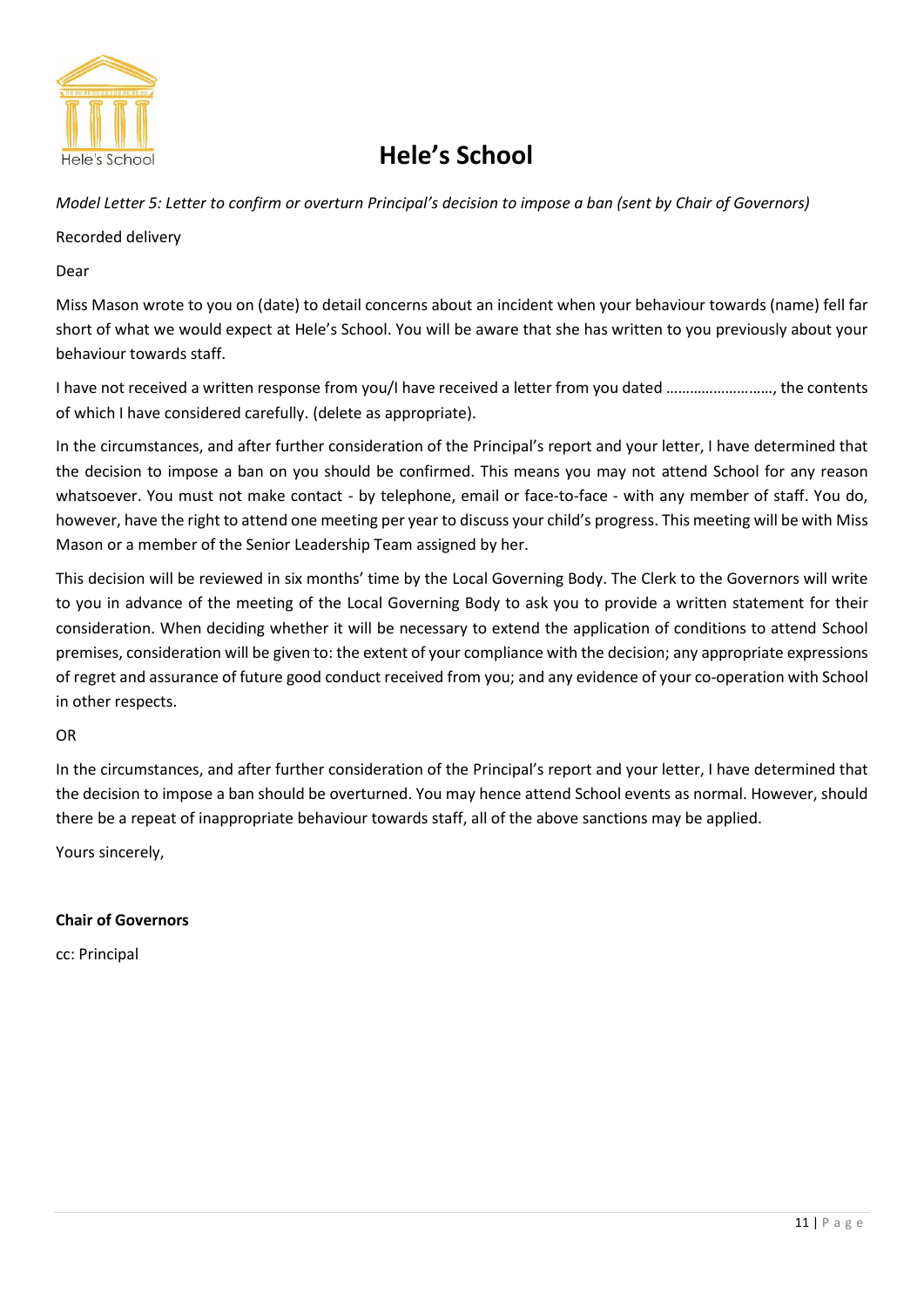

*Model Letter 6: Letter from Clerk to the Governors requesting Parents' statement for review by the Local Governing Body (sent by Clerk to Governors)* 

Recorded delivery

Dear

Miss Mason wrote to you on (date) to detail concerns about your behaviour towards school staff/students fell short of what we would expect at Hele's School. As a result of this incident, conditions were imposed on you/a ban was imposed.

This decision will be reviewed by the Local Governing Body at their next meeting on (date).

I am writing to ask whether you would like to make a written statement to Governors for their consideration in making the decision whether to remove the restriction or extend it.

If you should wish to make a written statement, please can you email it to me at (address) by (date – Parents should be given 10 days to respond).

Yours sincerely,

### **Clerk to Governors**